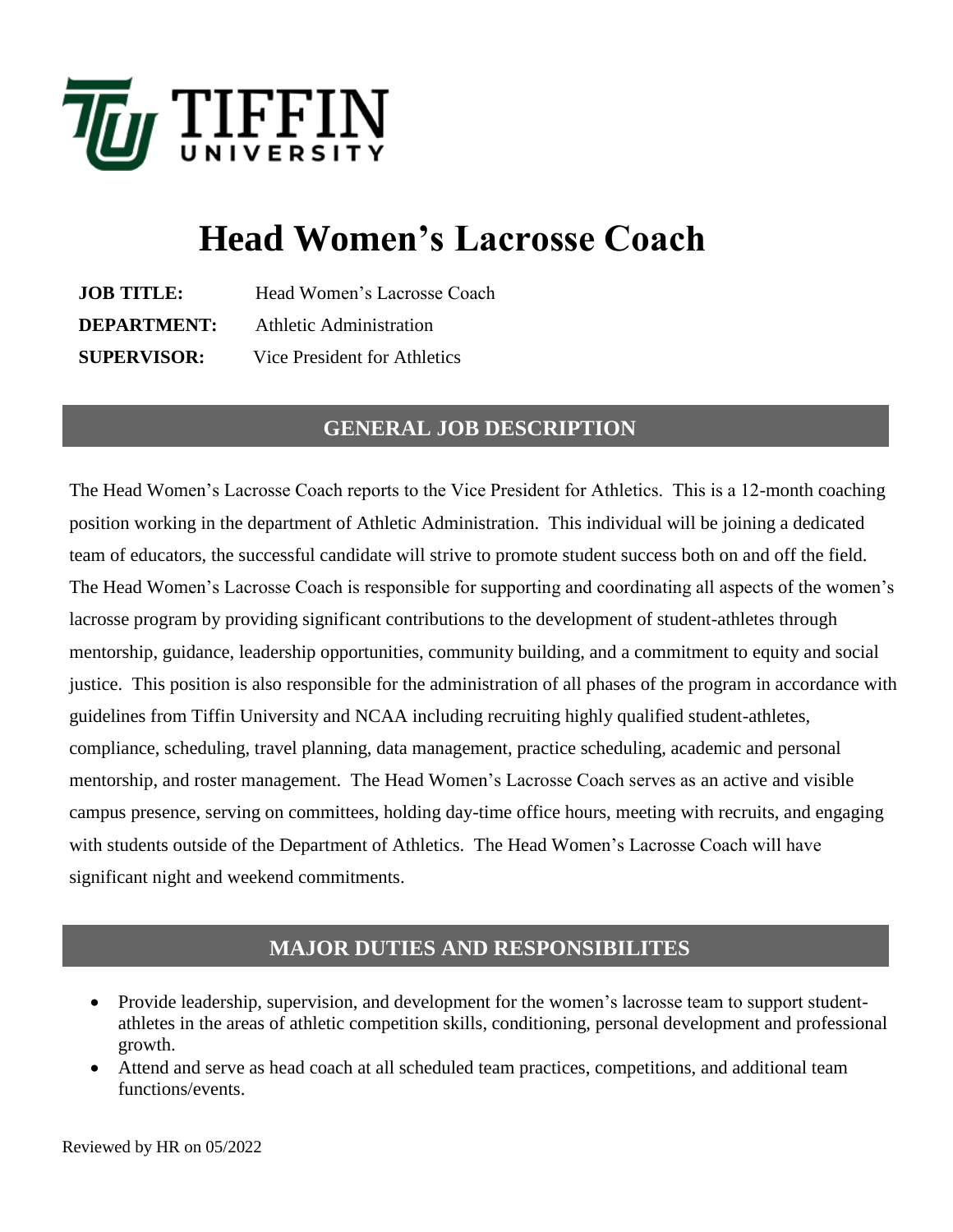

- Motivate students and staff to participate in an atmosphere of sportsmanship, professionalism, and respect among student-athletes, coaches, and other intercollegiate athletic teams.
- Provide training necessary through skills and conditioning to enable students to compete safely and competitively.
- Develop a comprehensive and systematic recruitment plan with a focus on recruiting and retaining highly qualified student-athletes.
- Stay in frequent communication via email, zoom, and in-person with prospective student-athletes in the recruitment process.
- Travel frequently during the recruitment season to identify and evaluate talent of prospective studentathletes.
- Working in collaboration with admissions, identify and recruit highly motivated student-athletes in accordance with Tiffin University and NCAA regulations in order to enhance team success both athletically and academically.
- Have an awareness of the lifestyle of student-athletes in a highly competitive academic and athletic environment at a DII institution.
- Be committed to ensuring student-athlete growth and development both on and off the field.
- Take an active role in the academic progress and achievement of student-athletes.
- Nominate student-athletes for awards and recognition within sport membership organizations and the Department of Athletics, as deserving.
- Serve as a caring, empathetic, and engaged advisor and mentor to student-athletes, having a knowledge of campus resources to refer student-athletes when necessary.
- Hold student-athletes accountable for team expectations and ensure student-athlete adherence to the Student-Athlete Code of Ethics & Conduct.
- Develop and maintain positive relationships with parents, alumni, and the community.
- Engage in professional development with an eye towards gaining new knowledge in the realm of current best practices, successful coaching pedagogy, training/skill development, and risk management.
- Schedule and conduct regular practice sessions adhering to governing bodies such as Tiffin University and NCAA.
- Manage and remain accountable for expense control, administration of the team budget, and projected fiscal year needs.
- Collaborate with appropriate departmental personnel for all travel, lodging, scheduling, compliance, and competition related administrative duties.
- Collaborate with athletic training personnel regarding student-athlete health and safety including, medical clearances, injury prevention, and rehabilitation of student-athletes.
- Other duties as assigned.

## **QUALIFICATIONS FOR THE JOB**

#### *Education:*

Reviewed by HR on 05/2022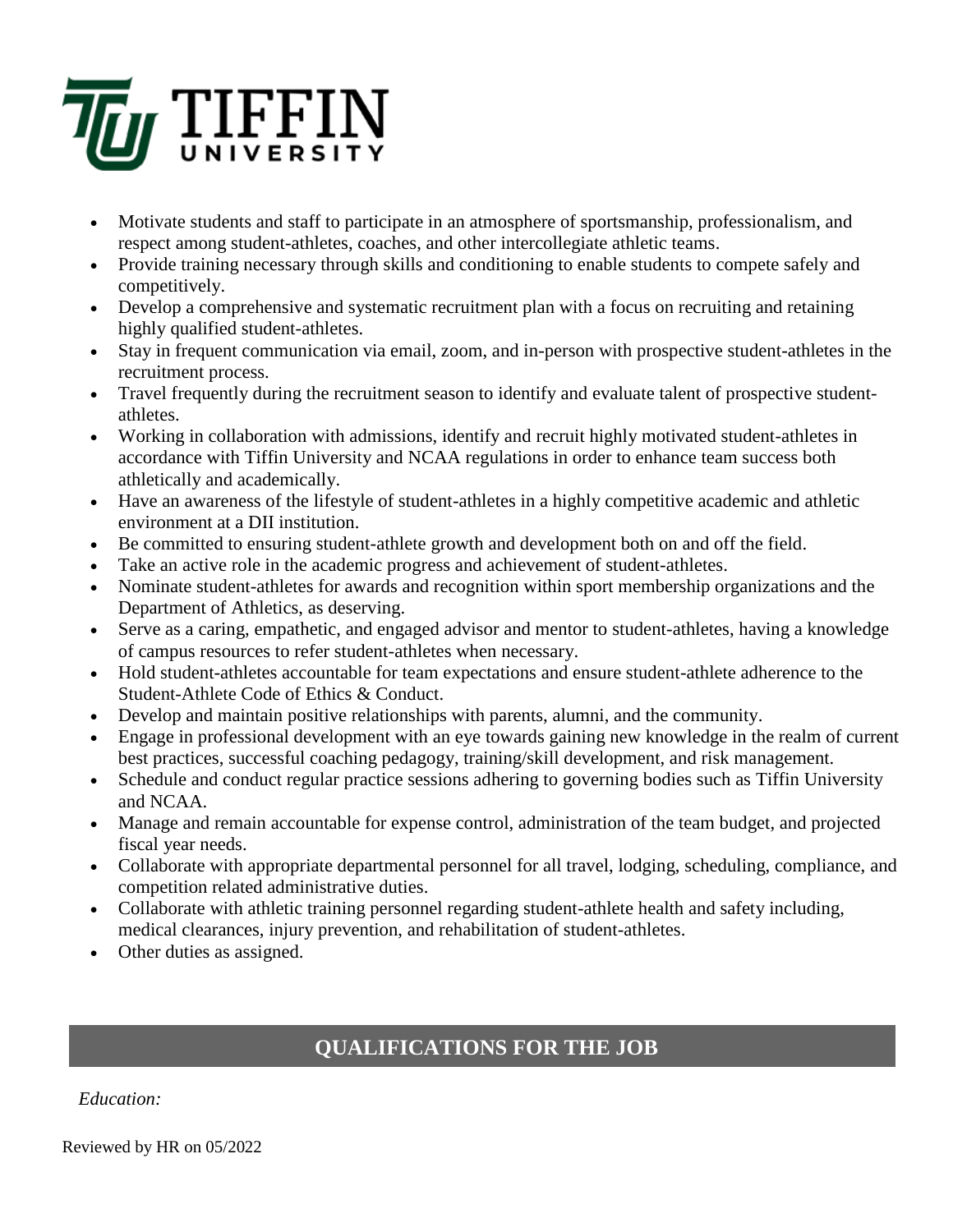

• Bachelor's degree required, Master's degree preferred from an accredited institution.

*Experience:*

- A minimum two (2) years*'* experience coaching in higher education.
- Experience coaching a successful intercollegiate athletics program or equivalent experience is required.
- Experience successfully recruiting student-athletes.

## **KEY COMPETENCIES**

| Interdependence:  | <i>Fosters</i> collaboration                                                                          |
|-------------------|-------------------------------------------------------------------------------------------------------|
| Communication:    | Strong decision making and communication skills                                                       |
| Accountability:   | Formulates effective and progressive strategies aligned with University mission and<br>values         |
| Respect:          | Creates an engaging, collaborative work environment by bringing diverse people and<br>ideas together. |
| Entrepreneurship: | Influences and Inspires                                                                               |

## **PHYSICAL REQUIREMENTS**

Ability to sit, stand and instruct student athletes for long periods.



*We are strongly committed to enhancing equity, inclusion, and diversity. These values are central to our beliefs. Candidates who have worked with a diverse range of faculty, staff, and students and who can contribute to our mission of inclusivity are encouraged to identify their experiences and interests. Tiffin University actively seeks to increase the diversity of its workforce. We are dedicated to providing educational, working and living environments that value the diverse backgrounds of all people.*

*NONDISCRIMINATION POLICY: Tiffin University is committed to a policy of nondiscrimination and equal opportunity for* 

Reviewed by HR on 05/2022